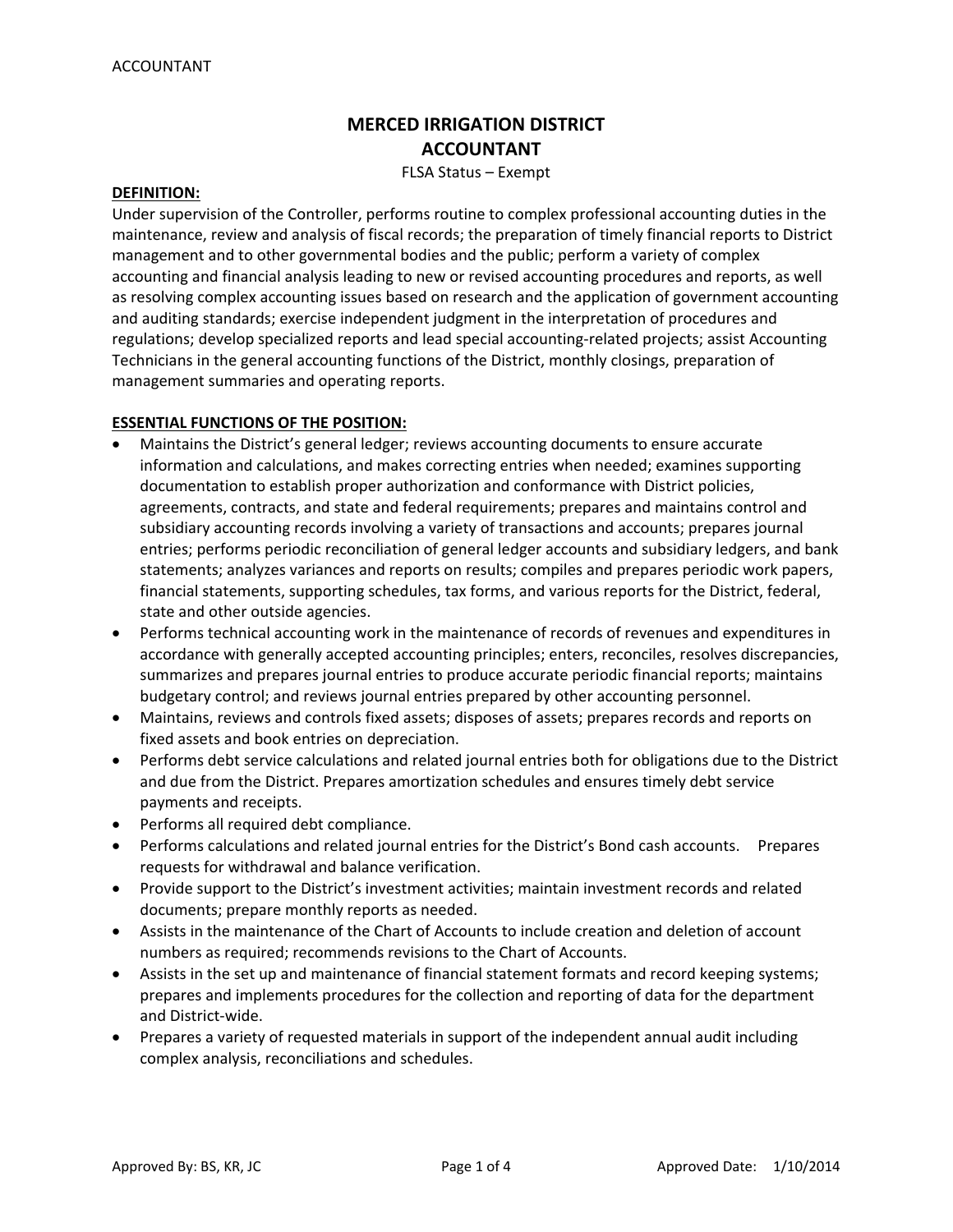- Provides guidance to Accounting Technicians and other accounting support staff in performing accounting entries, payroll, accounts payable, accounts receivable, cash management, work management and general ledger as needed; sets up new vendors for Accounting Technicians to pay or send invoices; reviews technical work of Accounting Technicians; works directly with staff from other departments to resolve technical accounting issues and problems and coordinate accounting related activities as necessary.
- Assists in budget preparation and budgetary transactions as assigned.
- Assists in Annual Financial Report preparation as assigned.
- Identifies the need for and defines the requirement specifications for cost accounting and accounting systems necessary to support the effective operations of the District.
- Identifies the need for and establishes, modifies, documents and coordinates implementation of accounting and accounting control procedures.
- Analyzes financial information and prepares project/activity cost reports and maintains the District's capital project system; prepares final analysis with the assistance of the project manager to create the fixed assets and prepare the journal entry to close out the project.
- Reviews all Board of Director action to determine accounting implications including the fiscal and reporting impacts of policies, decisions, new contracts and agreements; incorporates impacts into the budget, monthly invoicing, and into formalized procedures.
- Participates in safety meetings and training programs as required; reports all workplace accidents, violations or infractions to management.
- Works overtime, weekends and holidays as required to provide for emergency response and to accommodate the needs of the business.
- Performs duties above for Twin Lakes Management Company, as applicable.
- Perform other duties as requested, directed or assigned.

# **QUALIFICATIONS:**

Any combination of experience and education that would prepare the candidate for the duties and responsibilities of the position is acceptable.

# **Education:**

- Bachelor's Degree in Accounting, Finance or related field from an accredited college or university.
- CPA certification a plus.

# **Experience:**

• Two (2) years of related experience, preferably in a public sector environment.

# **Ability to:**

- Operate a computer using Microsoft Office applications and other standard office equipment.
- Analyze and make sound recommendations on complex financial data and operations.
- Plan and evaluate financial systems and practices and make sound recommendations for improvement.
- Develop and implement financial procedures and controls.
- Perform complicated mathematical calculations and analysis.
- Prepare clear, concise and comprehensive financial statements, reports and written materials.
- Communicate effectively both orally and in writing.
- Exercise sound independent judgment within general policy guidelines.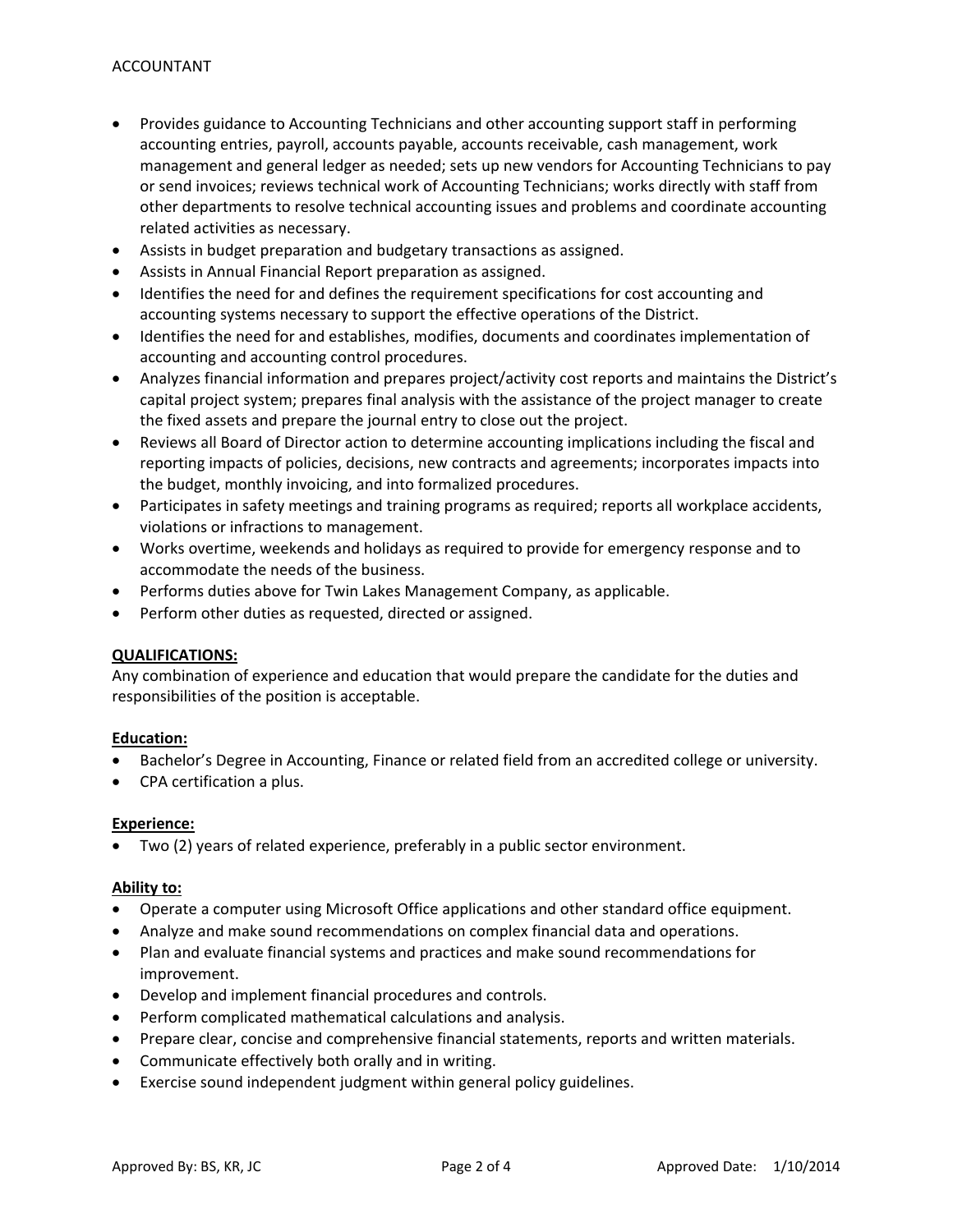- Establish and maintain effective working relationships with all levels of District management, staff, other public officials, the public and others encountered in the course of work.
- Understand, interpret, explain and apply District, state, and federal laws regulating District financial accounting, reporting and record keeping.
- Exercise technical and functional guidance over work product of subordinate staff.
- Be well organized and detail oriented.

# **Knowledge of:**

- Principles, practices and terminology of general, fund and enterprise accounting, including financial statement preparation and methods of financial control and reporting.
- Public agency budgeting principles and practices.
- Principles and practices of cost accounting.
- Internal control principles and practices.
- Auditing principles and practices.
- Principles and practices of business data processing particularly related to the processing of accounting and financial information.
- Understanding and working knowledge of computerized accounting systems.
- Relevant policies, procedures and standards for Special Districts.
- Laws and regulations relating to the financial administration of public agencies.

# **Necessary Special Requirement:**

- Must file a Statement of Economic Interests in compliance with Government Code Section 8100.
- Must complete a two hour Ethics training course every two years in compliance with California AB 1234.
- A valid California Class C Driver License and the ability to maintain insurability under the District's vehicle insurance program.
- Abide by all District policies, guidelines and rules.

# **ENVIRONMENTAL FACTORS:**

- Exposure to the sun: 10% or less work time spent outside a building and exposed to the sun.
- Irregular or extended work hours: Occasionally required to change working hours or work overtime.
- Work performed in an office environment

The mental and physical demands described here are representative of those that must be met by an employee to successfully perform the essential functions of this job. Reasonable accommodations may be made to enable individuals with disabilities to perform the essential functions:

# **ESSENTIAL MENTAL ABILITIES:**

- Exercise independent judgment.
- Self directing and organized.
- Reason objectively.
- Assess, project and plan work activities on a daily and weekly basis.
- Interpret state/ federal/agency regulations.
- Document concisely, accurately and timely.
- Handle a variety of duties which may be interrupted or changed by immediate circumstances.